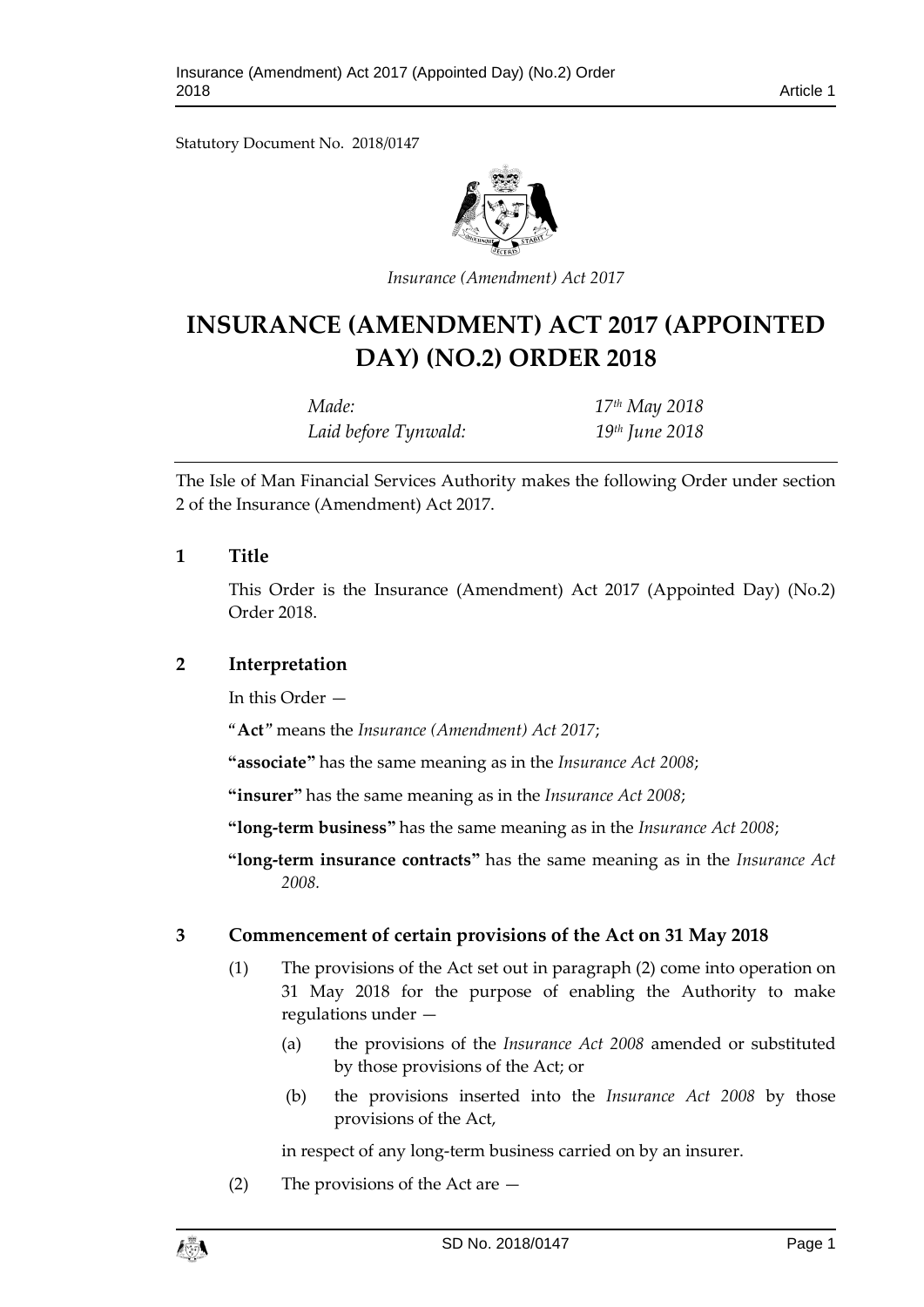- (a) section 5 (capital requirements for authorised insurers: section 12 substituted); and
- (b) section 6 (duties of authorised insurers and powers of Authority in relation to solvency: sections 12A to 12D inserted) to the extent that it inserts section 12A into the *Insurance Act 2008*.
- (3) Paragraph 1(10) of Schedule 2 to the Act, and section 63 of the Act to the extent that it gives effect to that provision, comes into operation on 31 May 2018 in respect of any long-term business carried on by an insurer.
- (4) Paragraph 1(1) of Schedule 2 to the Act, and section 63 of the Act to the extent that it gives effect to that provision, comes into operation on 31 May 2018 for all purposes.

## **4 Commencement of certain provisions of the Act on 30 June 2018**

- (1) The following provisions of the Act come into operation on 30 June 2018 in respect of any long-term business carried on by an insurer —
	- (a) section 5 to the extent it is not already in operation;
	- (b) section 6 to the extent it is not already in operation;
	- (c) section 7;
	- (d) section 10; and
	- (d) paragraph  $1(2)$ ,  $1(6)(a)(ii)$  and  $1(8)$  of Schedule 2 and section 63 to the extent that it gives effect to those provisions.
- (2) The sections of the Act set out in column 1 of the Table below come into operation on 30 June 2018 for all purposes subject to any note set out in column 2 —

| <b>Sections</b>                                                                                                                                | <b>Note</b> |
|------------------------------------------------------------------------------------------------------------------------------------------------|-------------|
| Section 8 (abolition of requirement to<br>maintain long-term business fund: section<br>19 repealed)                                            |             |
| Section 9 (abolition of requirements in<br>relation to long-term business fund: section<br>20 repealed)                                        |             |
| Section 11 (requirement for court sanction<br>except where transferor is holder of a permit<br>issued under section 22: Schedule 2<br>amended) |             |
| Section 12 (transfer of insurance business:<br>section 21 amended)                                                                             |             |
| Section 14 (time limits for submission of<br>accounts and other documents: section 14<br>amended)                                              |             |

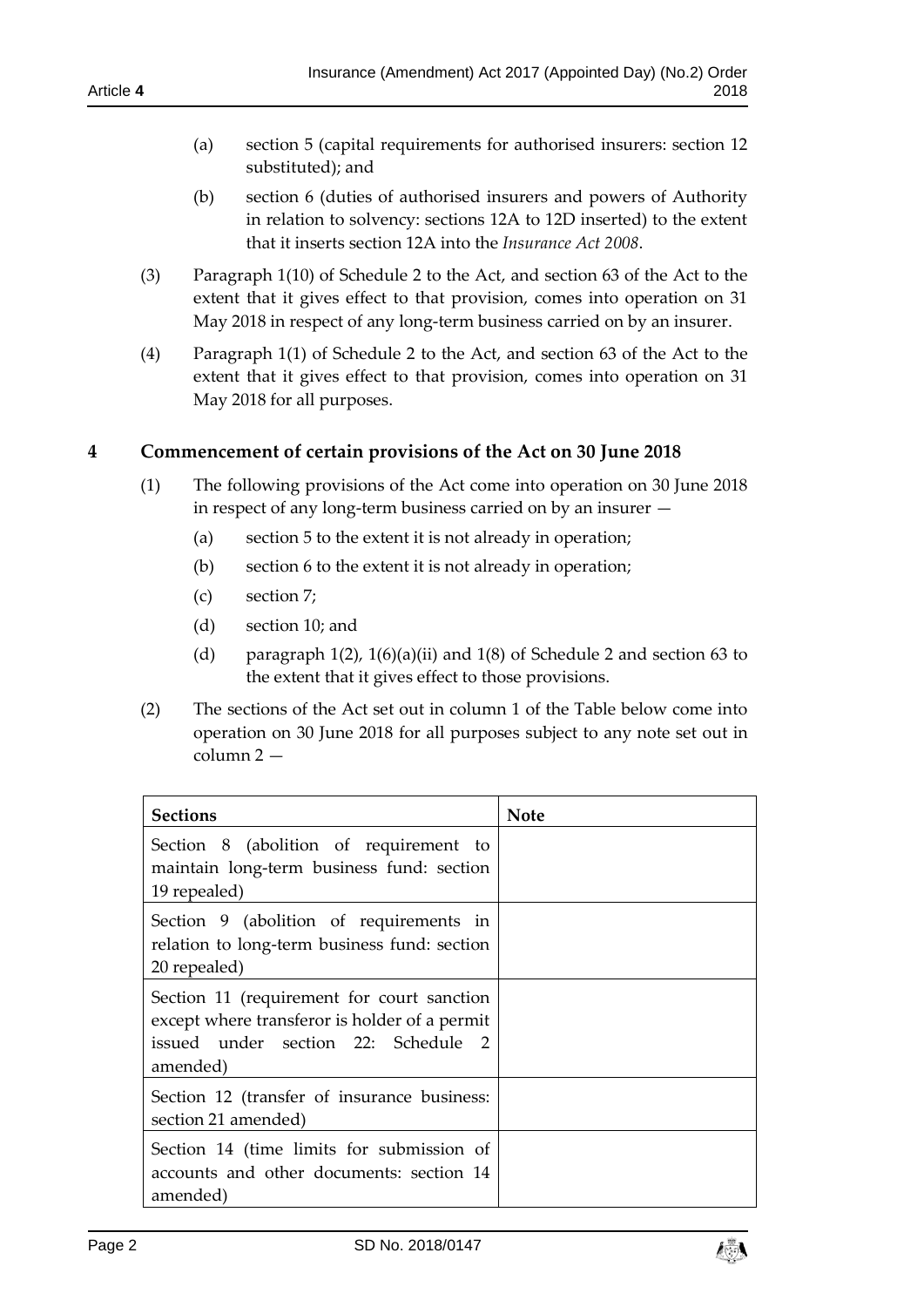| Section 15 (accounting requirements for<br>registered<br>insurance managers<br>and<br>intermediaries: Part 6A inserted)                                  |                                                  |
|----------------------------------------------------------------------------------------------------------------------------------------------------------|--------------------------------------------------|
| Section 16 (name of professional body for<br>actuaries: section 18 amended)                                                                              | To the extent it is not already in<br>operation. |
| Section 17 (offence (actuary): section 53<br>amended)                                                                                                    |                                                  |
| Section 18 (duty of auditors of authorised<br>insurers to report misconduct: section 15A<br>inserted)                                                    |                                                  |
| Section 19 (requirement for insurance<br>managers and intermediaries to appoint<br>auditors: section 27B inserted)                                       |                                                  |
| Section 20 (duty of auditors of registered<br>insurance managers and intermediaries to<br>report misconduct: section 27C inserted)                       |                                                  |
| Section 21 (service of notice where principal<br>control officer is appointed: section 29<br>amended)                                                    | To the extent it is not already in<br>operation. |
| Section 26 (authorised insurer to have<br>regard to principles of good corporate<br>governance: section 17A inserted)                                    |                                                  |
| Section<br>27 (insurance manager<br>and<br>regard to<br>intermediary to have<br>the<br>principles of good corporate governance:<br>section 27D inserted) |                                                  |
| Section 28<br>(prohibition<br>acting<br>on<br>as<br>authorised insurer: section 5 amended)                                                               |                                                  |
| Section 29 (provision of documentation:<br>section 6 amended)                                                                                            |                                                  |
| Section 30 (requirements for authorisation:<br>section 7 amended)                                                                                        |                                                  |
| Section 31 (surrender of authorisation by<br>authorised insurers: section 10A inserted)                                                                  |                                                  |
| (prohibition)<br>Section 32<br>on<br>acting<br>as<br>insurance manager: section 23 amended)                                                              |                                                  |
| Section<br>- 33<br>(prohibition<br>acting<br>on<br>as<br>intermediary:<br>section<br>24<br>insurance<br>amended)                                         |                                                  |
| Section 34 (requirements for registration as<br>insurance manager or intermediary: section                                                               |                                                  |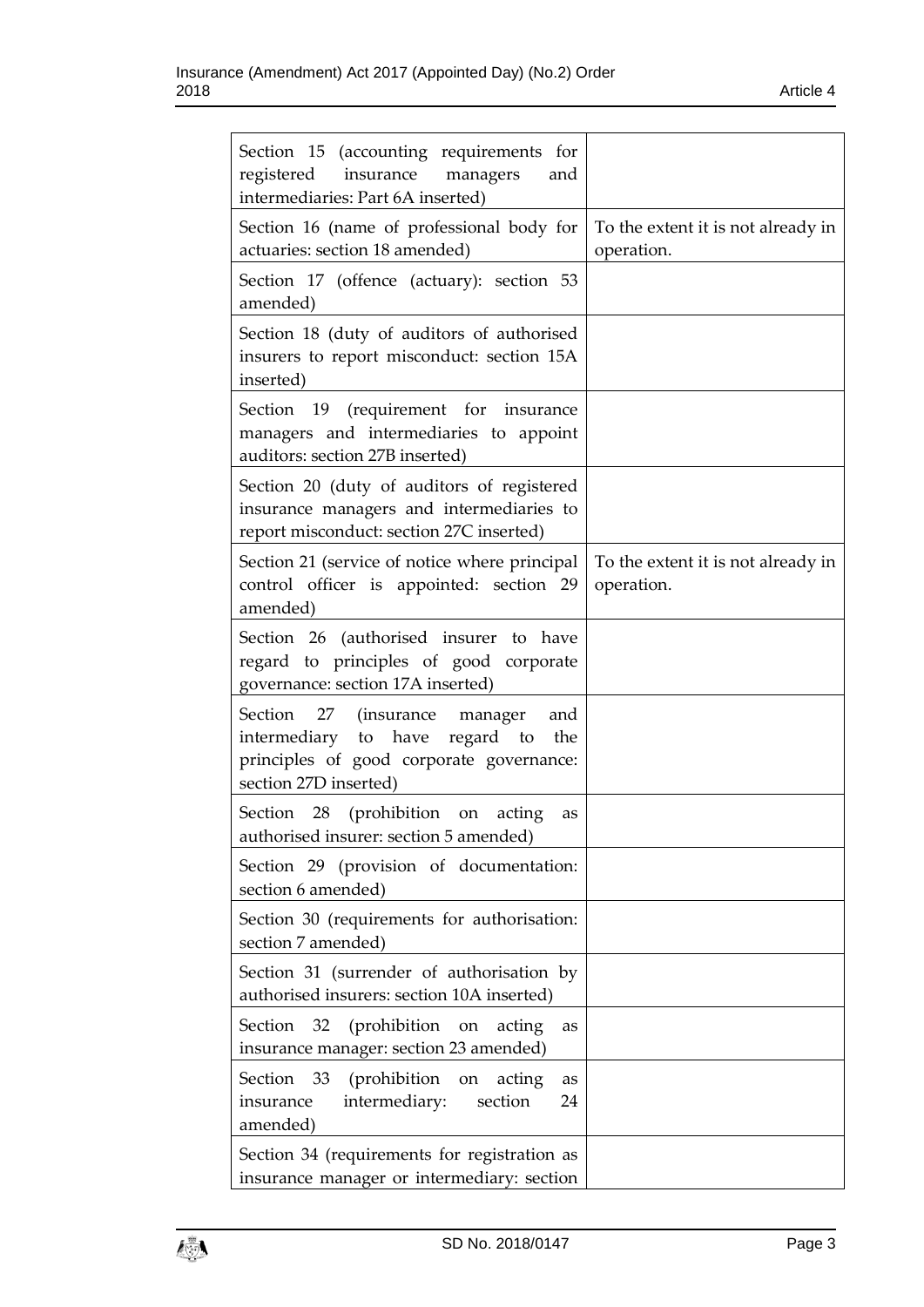| 25 amended)                                                                                                                                |                                                  |
|--------------------------------------------------------------------------------------------------------------------------------------------|--------------------------------------------------|
| Section 36 (cancellation of registration of<br>and<br>managers<br>insurance<br>insurance<br>intermediaries: section 26A inserted)          |                                                  |
| Section 37 (power of Authority to require<br>insurance managers and intermediaries to<br>maintain assets in Island: section 31<br>amended) |                                                  |
| Section 38 (evidence in proceedings for<br>winding up of insurance managers and<br>intermediaries: section 27 amended)                     |                                                  |
| Section<br>(definition<br>of<br>39<br>insurance<br>intermediary: section 4 amended)                                                        |                                                  |
| Section 40 (prohibitions: sections 29A to 29E<br>inserted)                                                                                 |                                                  |
| Section 41<br>(power to issue of public<br>where contravention<br>statement<br>οf<br>prohibition: section 35 amended)                      |                                                  |
| Section 42 (injunction where contravention<br>of prohibition: section 38 amended)                                                          |                                                  |
| Section 43 (remedies (appointment<br>of<br>receivers and business managers): sections<br>39A and 39B inserted)                             |                                                  |
| Section 44 (residual power to impose<br>requirements: section 33 amended)                                                                  |                                                  |
| Section 45 (Authority's power to appoint<br>independent expert: Schedule 5 amended)                                                        |                                                  |
| Section 46 (disclosure of information:<br>Schedule 6 amended)                                                                              |                                                  |
| Section 47 (permission for foreign insurer to<br>carry on non-insurance business away from<br>the Island: section 22 amended)              | To the extent it is not already in<br>operation. |
| Section 48 (definition of senior manager:<br>section 37 amended)                                                                           |                                                  |
| Section $49(1)$ , (3) and $(4)(c)$ (payment and<br>recovery of fees: section 47 amended)                                                   |                                                  |
| Section 50 (registers to be kept in electronic<br>form: section 48 amended)                                                                |                                                  |
| Section 52 (false or misleading statements:<br>section 52 amended)                                                                         |                                                  |
| Section 53 (definition of holding company:                                                                                                 |                                                  |

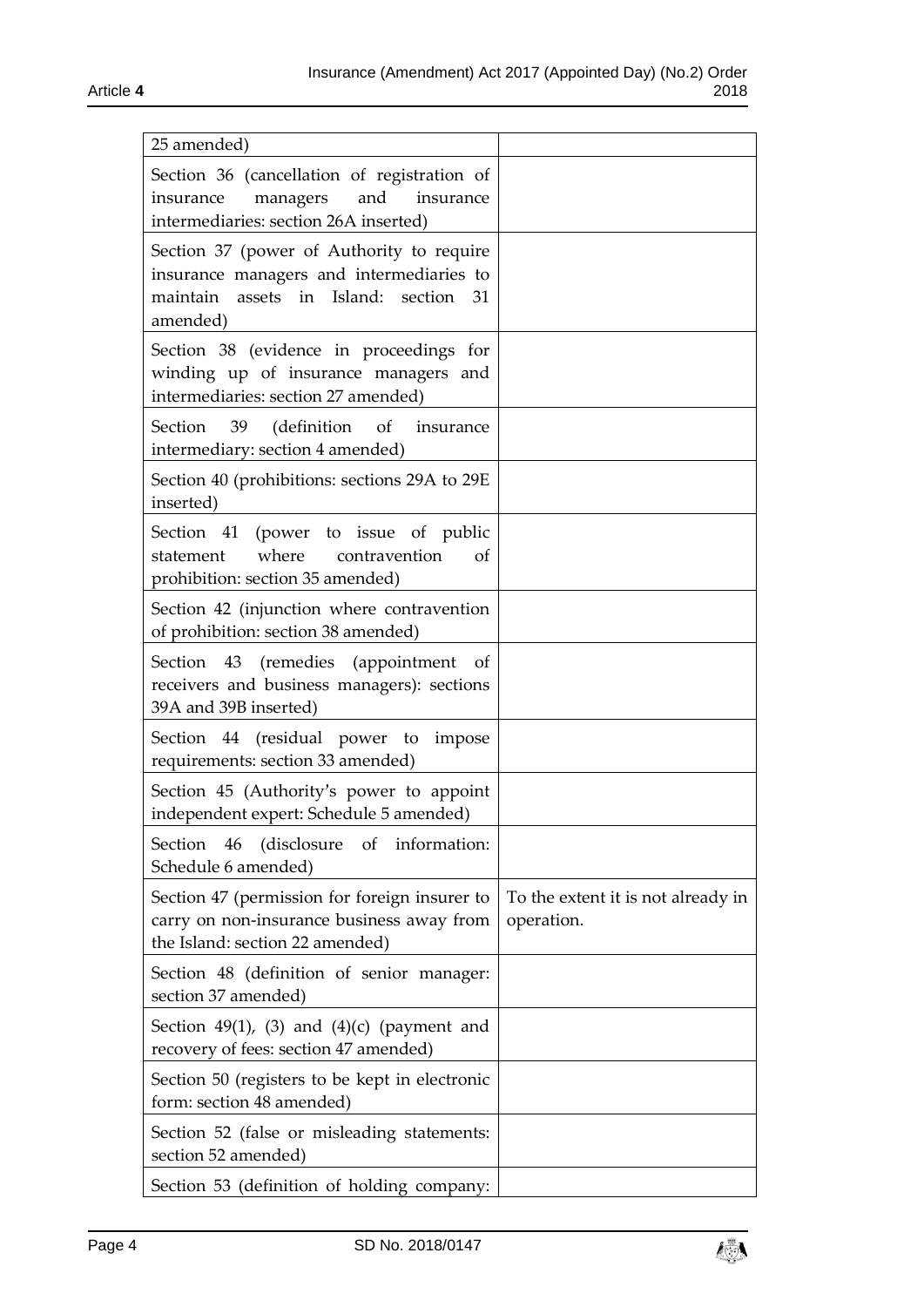| section 54 amended)                                                      |  |
|--------------------------------------------------------------------------|--|
| Section 55 (transfer of functions (tribunals))<br>(including Schedule 1) |  |
| Section 56 (definition of controller: section<br>54 amended)             |  |

- (3) The following provisions of Schedule 2 to the Act, and section 63 to the extent that it gives effect to those provisions, come into operation on 30 June 2018 for all purposes —
	- (a) paragraph 1(3);
	- (b) paragraph 1(4);
	- (c) paragraph  $1(6)(a)(i)$ , (iii) and (iv);
	- (d) paragraph  $1(6)(b)$ ;
	- (e) paragraph  $1(6)(c)$ ;
	- (f) paragraph 1(7);
	- (g) paragraph 1(9); and
	- (h) Part 2 of Schedule 2.

# **5 Commencement of certain provisions of the Act on 30 November 2018**

The following provisions of the Act come into operation on 30 November 2018 for the purpose of enabling the Authority to make regulations under the provisions inserted into the *Insurance Act 2008* by those provisions of the Act, in relation to persons carrying on long-term business only —

- (a) section 13 (group supervision of authorised insurers: Part 4A inserted); and
- (b) paragraph 1(5)(a) of Schedule 2 and section 63 to the extent that it gives effect to that provision.

#### **6 Commencement of certain provisions of the Act on 1 January 2019**

The following provisions of the Act come into operation on 1 January 2019 in relation to persons carrying on long-term business only —

- (a) section 13 (group supervision of authorised insurers: Part 4A inserted) to the extent it is not already in operation;
- (b) paragraph 1(5)(a) of Schedule 2, and section 63 to the extent that it gives effect to that provision, to the extent it is not already in operation; and
- (c) paragraph 1(5)(b) of Schedule 2 and section 63 to the extent that it gives effect to that provision.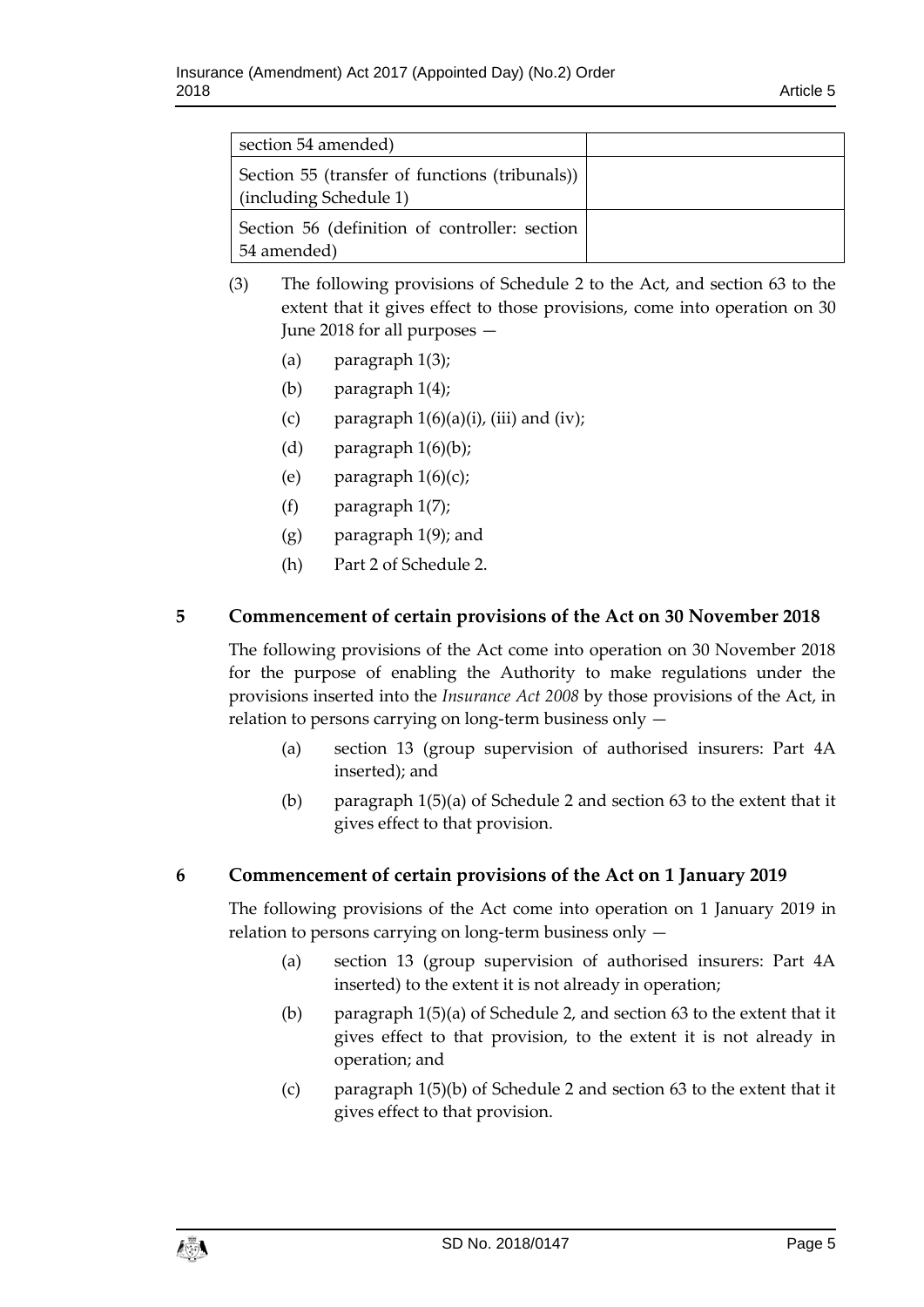**MADE 17TH MAY 2018**

**K. BADGEROW** *Chief Executive*

**G. F. KARRAN** *Chairman, Isle of Man Financial Services Authority*